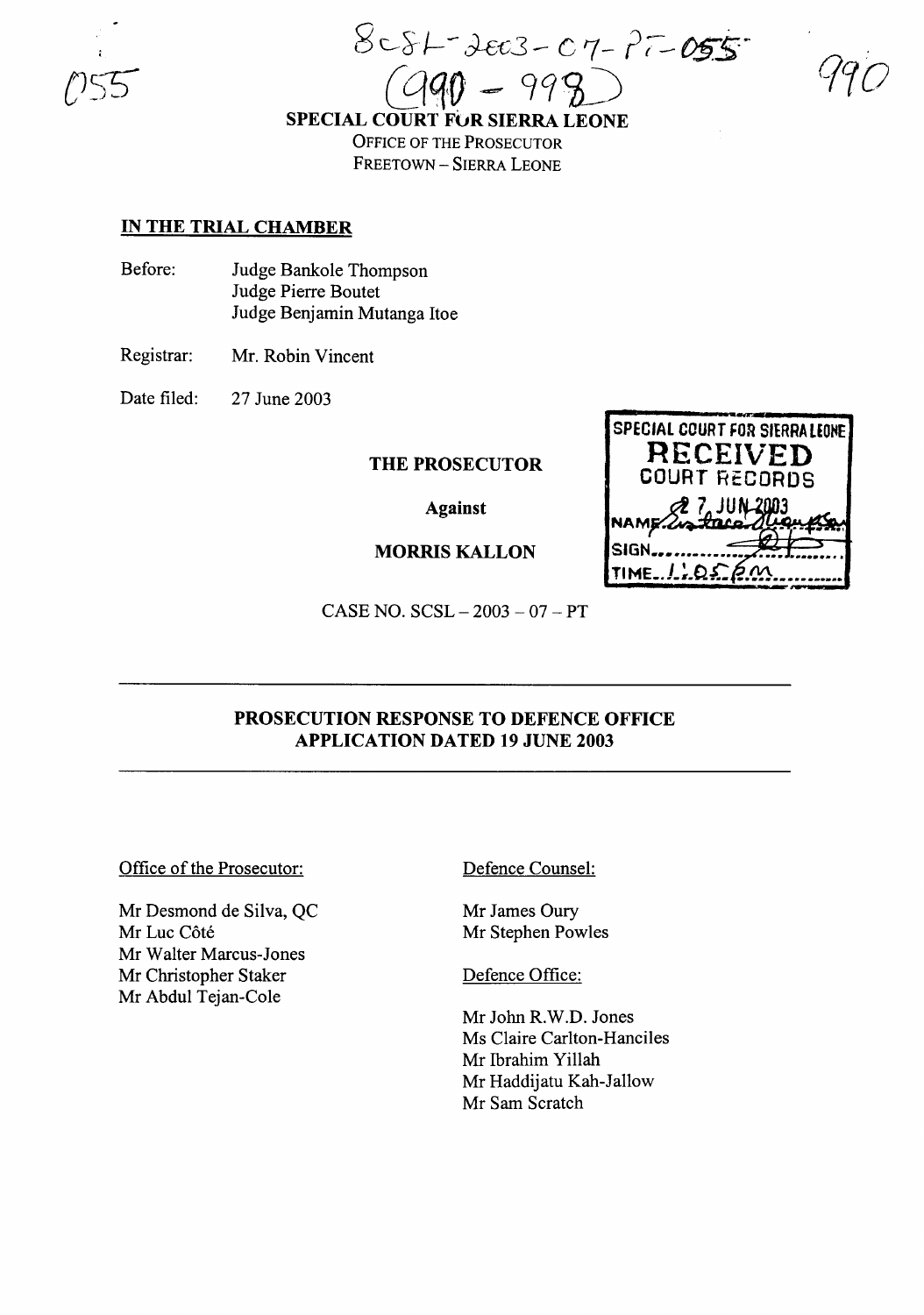**SPECIAL COURT FOR SIERRA LEONE**

OFFICE OF THE PROSECUTOR FREETOWN - SIERRA LEONE

### **THE PROSECUTOR**

**Against**

## **MORRIS KALLON**

CASE NO.  $SCSL - 2003 - 07 - PT$ 

# **PROSECUTION RESPONSE TO DEFENCE OFFICE APPLICATION DATED 19 JUNE 2003**

### **I. INTRODUCTION**

- 1. The Prosecution files this response to the document of the Defence Office entitled "Application for Leave to Submit *Amicus Curiae* Briefs" (the **"Defence Office Application"),** dated 19 June 2003, which was filed in these proceedings.!
- 2. Although dated 19 June 2003, the Defence Office Application was served electronically on the Prosecution only on 25 June 2003.
- 3. The Prosecution submits that the Defence Office Application should not be considered by the Trial Chamber, as the Defence Office no longer has standing to file submissions in this case, given that counsel have now been assigned for the Defence and are representing the Accused.

 $\mathbf{I}$ RP 663-666.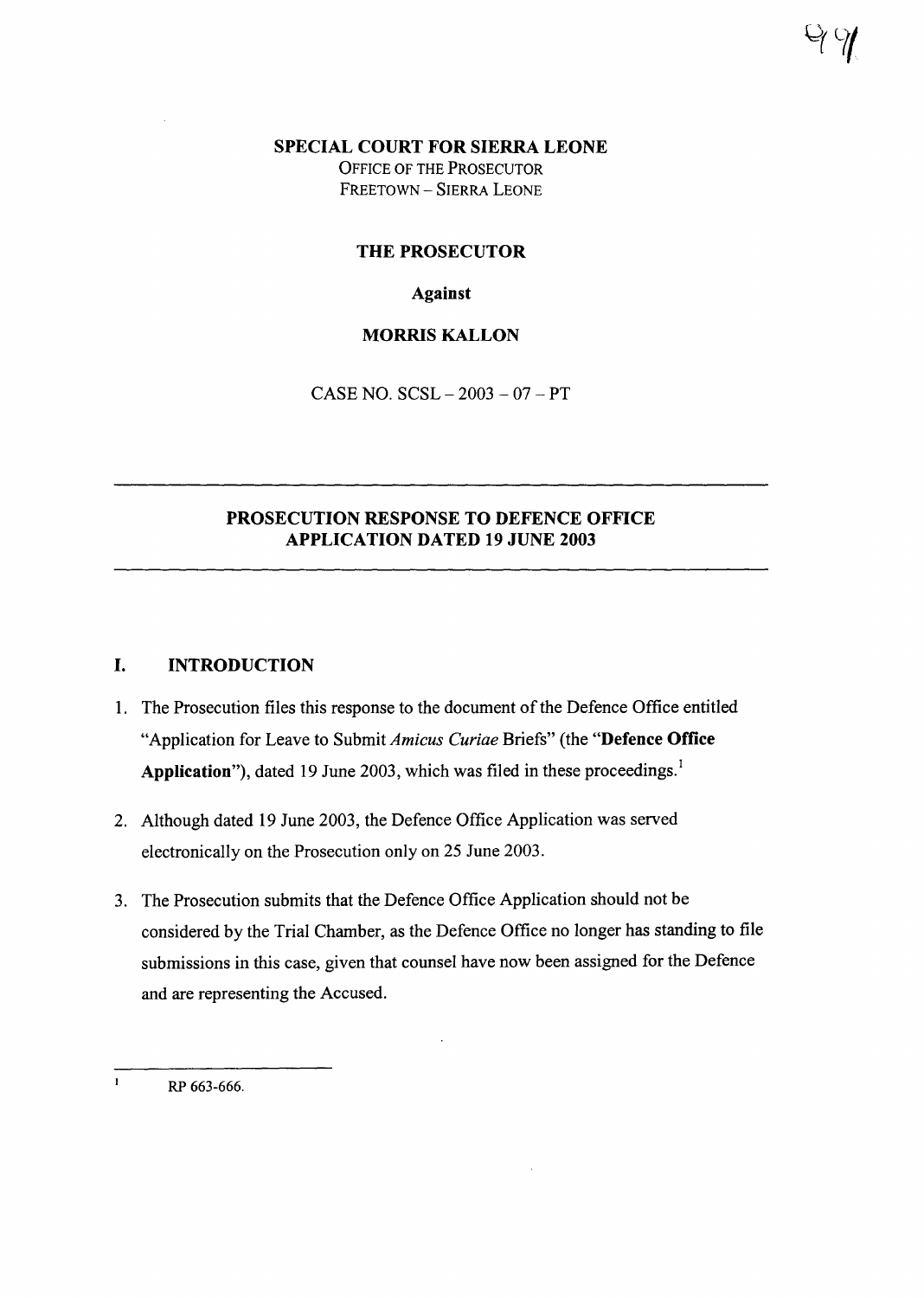#### **II. ARGUMENT**

- 4. The functions of the Defence Office are set out in Rule 45 of the Rules of Procedure and Evidence (the "Rules"). Under Rule  $45(A)$  and (B), it has the function of providing "advice, assistance and representation" to suspects and accused. When performing this category of functions, the Defence Office acts for a *party* to proceedings before the Court. The Prosecution submits that it is evident that a lawyer cannot act as legal representative for a *party* and at the same time make submissions before the Court as an independent third-party *amicus curiae* or intervenor. The conflict between these two capacities requires no further elaboration.
- 5. In this case, although the Defence Office is not presently acting for the Accused, it is a former legal representative of the Accused. For the Defence Office now to make submissions in the case in an independent capacity, in which it might contradict positions or arguments taken by the Accused, would be a potential conflict with the duties owed by a legal representative to a former client.
- 6. Even in cases where the Defence Office does not act for an Accused, it still has the function and duty to support Defence counsel generally. In the performance of that function, the Defence Office can provide to Defence counsel any arguments or authorities that it believes could be of assistance to the Defence. Defence counsel can then decide for themselves whether or not they wish to advance those arguments or authorities in the proceedings. IfDefence counsel do not wish to advance a particular argument or authority on behalf of their client, the Defence Office should not seek independently to put it before the Chamber by adopting the guise of an *amicus curiae* or third party intervenor. The role of the Defence Office is to assist Defence counsel, not to act as a second Defence team presenting its own arguments in a case independently of, and in addition to, the Accused's own lawyers.
- 7. Accordingly, the Prosecution submits that where an Accused is represented by Defence Counsel, the Defence Office has no standing to present submissions in the case. The position may be different in a case where the Accused has no legal representation at all. For instance, the Defence Office Application refers (at para. 5)

792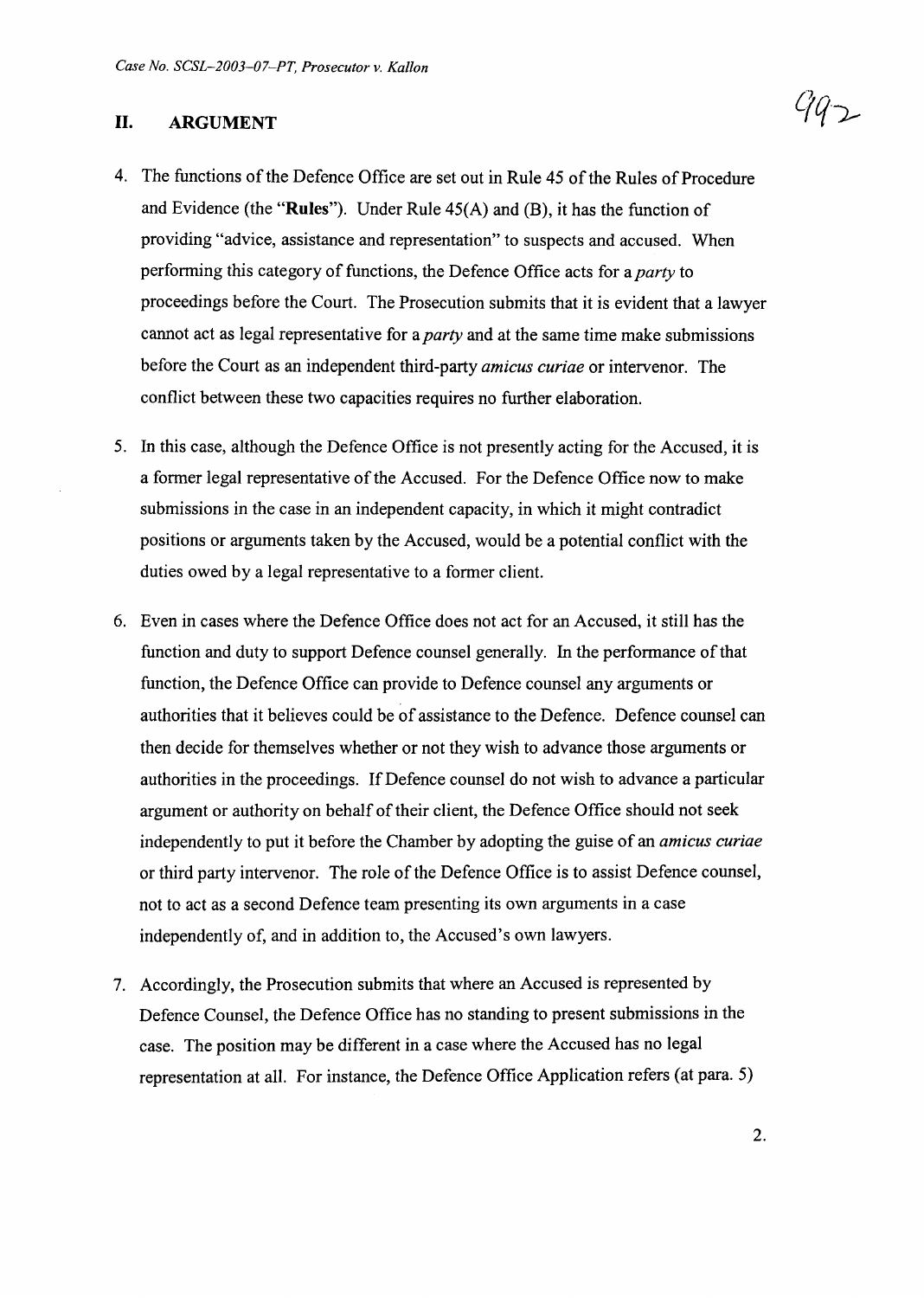to the example of the *Milosevic* case before the International Criminal Tribunal for the Former Yugoslavia, in which the Trial Chamber asked the Registrar to designate three counsel to appear before it as *amici curiae. <sup>2</sup>* In that case, the accused had informed the Registrar that he had no intention of engaging a lawyer to represent him, and the Trial Chamber considered the appointment of*amicus curiae* to be desirable and in the interests of securing a fair trial. In the present case, however, the Accused *is* represented by Defence counsel.

- 8. In other cases in which organizations have been permitted to file *amicus curiae* submissions before the International Tribunals, the organizations concerned have been third parties independent of the Registry or the Tribunal in question. Given the role of the Defence Office, as part of the Registry of the Special Court, of either representing Accused or supporting and assisting those who do represent Accused, the Prosecution submits that the Defence Office is not in a position to make genuinely independent submissions as a third party *amicus curiae.*
- 9. Alternatively, even ifthe Defence Office Application could be considered, it should be denied. Where submissions are filed by an *amicus curiae* or intervenor under Rule 74, the parties must have a right to respond to those submissions. In this case, the Prosecution response has already been filed, and the Defence reply will have been filed by the time that any *amicus curiae* submissions could be filed. If*amicus curiae* submissions were admitted at this stage, the Prosecution and Defence would be entitled to file further pleadings in response thereto, with attendant delays in the proceedings. This would set an undesirable precedent. If the Defence Office is permitted to file *amicus curiae* submissions in this case, it might seek to do so in any number of other cases. There would effectively be a third party in many proceedings, with a corresponding increase in the number of pleadings, and pages of pleadings, filed in each case, which would become unwieldy.

*<sup>2</sup> Prosecutor v. Milosevic, Order Inviting Designation ofAmicus Curiae,* Case No. IT-01-50-PT, T. Ch., 30 October 2001.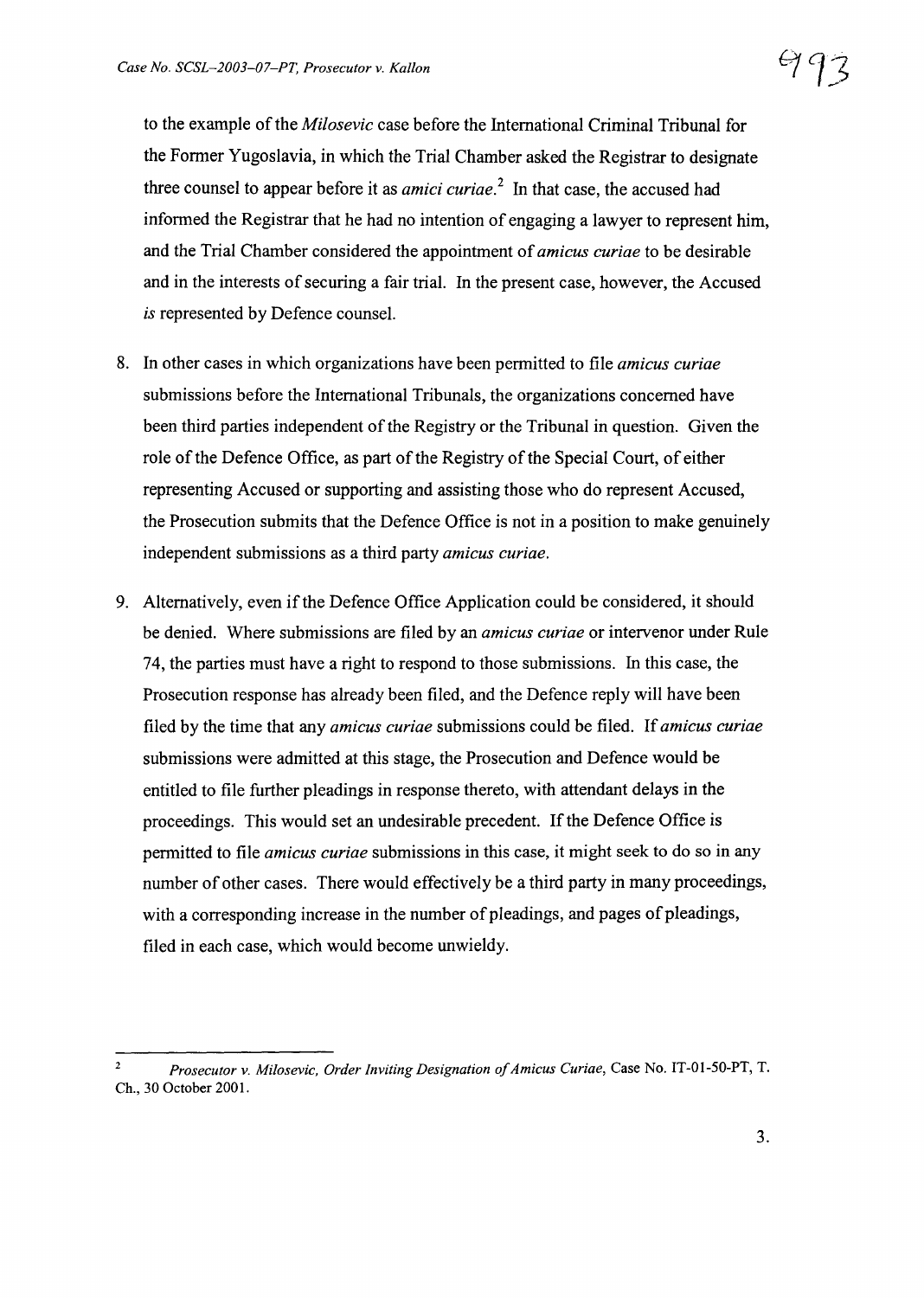# **III. CONCLUSION**

10. For the reasons given above, the Prosecution submits that the Defence Office Application should not be considered.

Freetown, 27 June 2003.

For the Prosecution,

.'

 $2.60$ Zu

Desmond de Silva, QC

**Walter Marcus-Jones** Senior Appellate Counsel

Ź.

Luc Côté Chief of Prosecutions

Christopher Staker Senior Appellate Counsel

Abdul Tejan-Cole Appellate Counsel

4.

"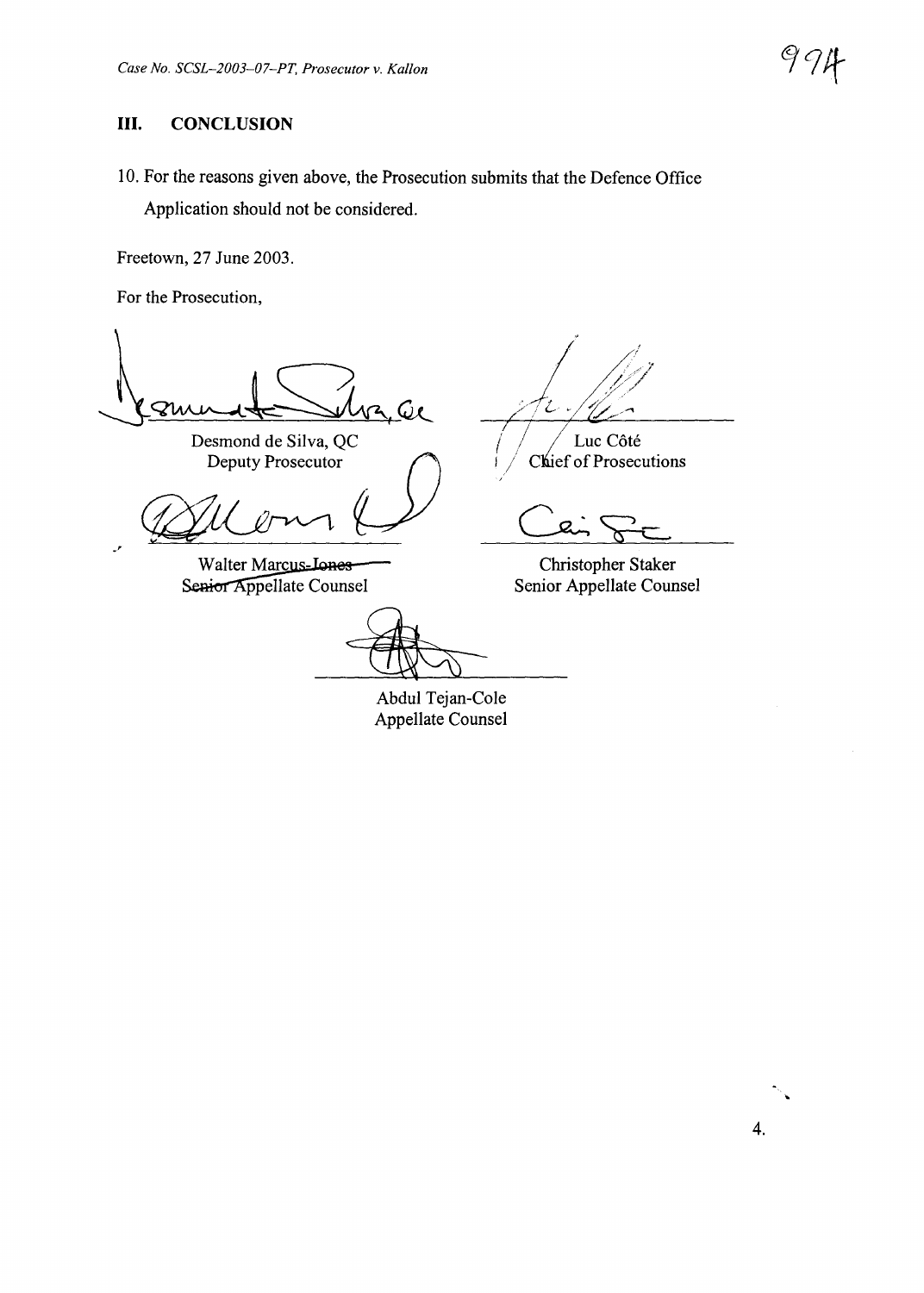## **INDEX OF AUTHORITIES**

*Prosecutor v. Milosevic, Order Inviting Designation of Amicus Curiae,* Case No. IT-01-50-PT, T. Ch., 30 October 2001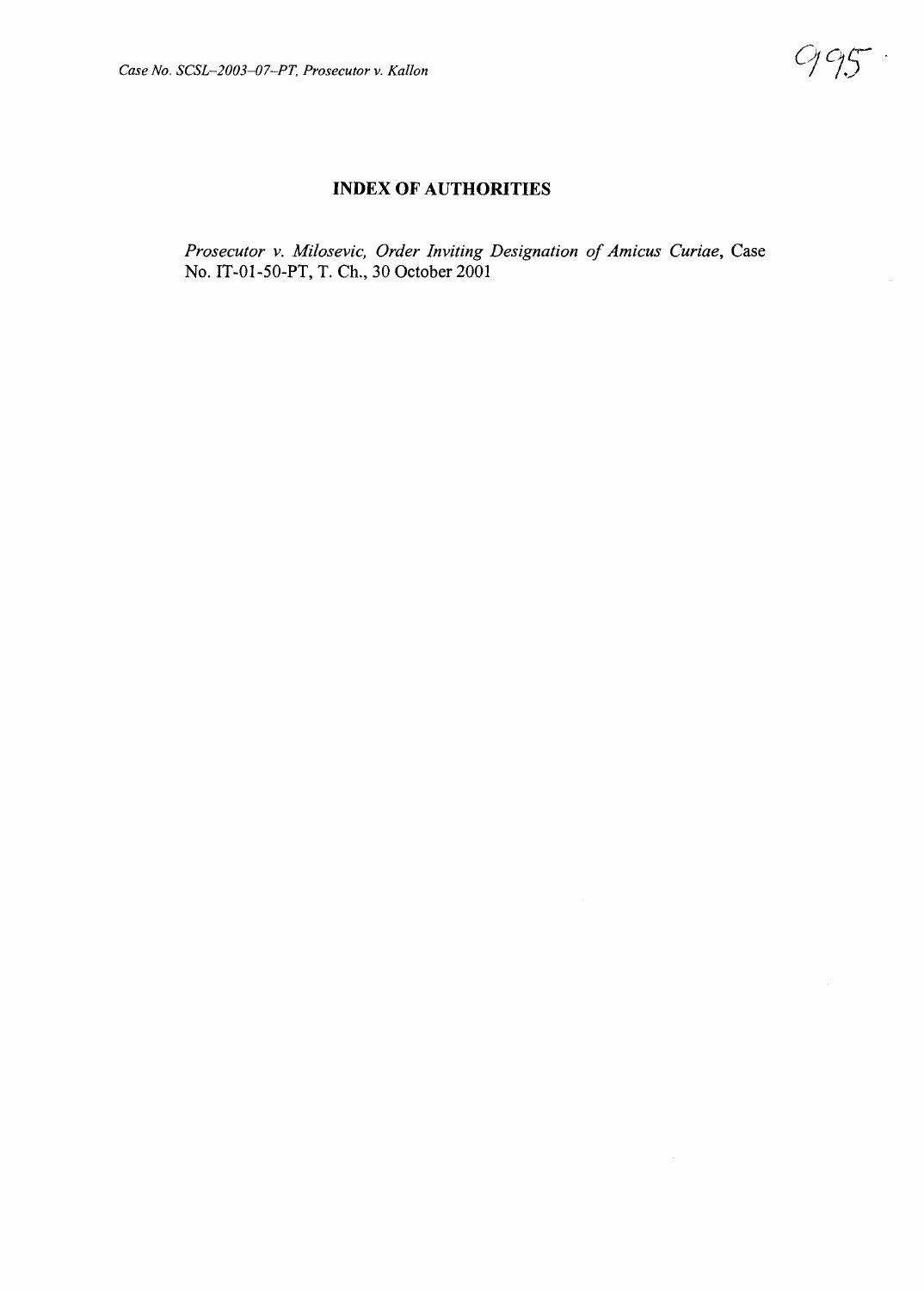

International Tribunal for the Prosecution of Persons Responsible for Serious Violations of International Humanitarian Law Committed in the Territory of the Former Yugoslavia since 1991

Case No.: IT-01-50-PT Date: 30 October 2001 Original: ENGLISH

# IN THE TRIAL CHAMBER

| <b>Before:</b> | <b>Judge Richard May, Presiding</b><br><b>Judge Patrick Robinson</b><br><b>Judge Mohamed Fassi Fihri</b> |
|----------------|----------------------------------------------------------------------------------------------------------|
| Registrar:     | Mr. Hans Holthuis                                                                                        |

Order of: 30 October 2001

### PROSECUTOR

v.

## SLOBODAN MILOSEVIC

## ORDER INVITING DESIGNATION OF *AMICUS CURIAE*

#### Office of the Prosecutor:

Ms. Carla Del Ponte Ms. Hildegaard Vertz-Retzlaff

#### The Accused:

Slobodan Milošević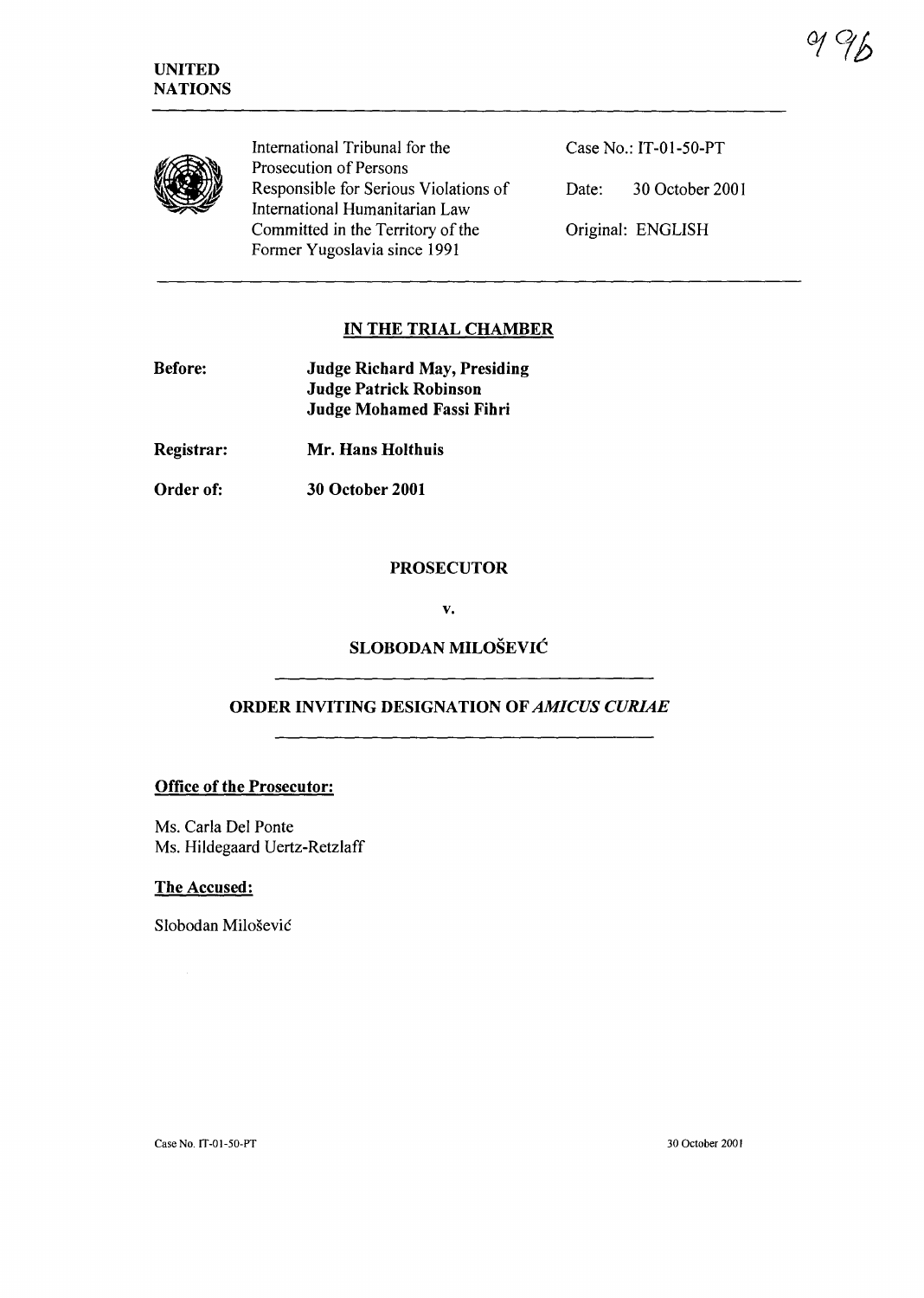**THIS TRIAL CHAMBER** of the International Tribunal for the Prosecution of Persons Responsible for Serious Violations of International Humanitarian Law Committed in the Territory of the Former Yugoslavia since 1991 ("International Tribunal"),

#### **CONSIDERING** as follows:

- the accused is entitled to defend himself in person and has not appointed counsel to act on his behalf,
- the accused has informed the Registrar of the International Tribunal in writing that he has no intention of engaging a lawyer to represent him,
- Article 20 of the Statute of the International Tribunal requires the Trial Chamber to ensure that a trial is fair and that it is conducted with full respect for the rights of the accused, and
- *amici curiae* have already been designated by the Registrar of the International  $\overline{\phantom{0}}$ Tribunal to a ssist the Trial Chamber in relation to the same a ccused in other proceedings pending before the International Tribunal,

**THE TRIAL CHAMBER** therefore considers it desirable and in the interests of securing a fair trial that an *amicus curiae* be appointed as permitted by the Rules of Procedure and Evidence, not to represent the accused but to assist in the proper determination of the case, and pursuant to Rule 74,

**INVITES** the Registrar to designate the same three counsel to appear before it as *amici curiae,* to assist the Trial Chamber by:

- (a) making any submissions properly open to the accused by way of preliminary or other pre-trial motion;
- (b) making any submissions or objections to evidence properly open to the accused during the trial proceedings and cross-examining witnesses as appropriate;